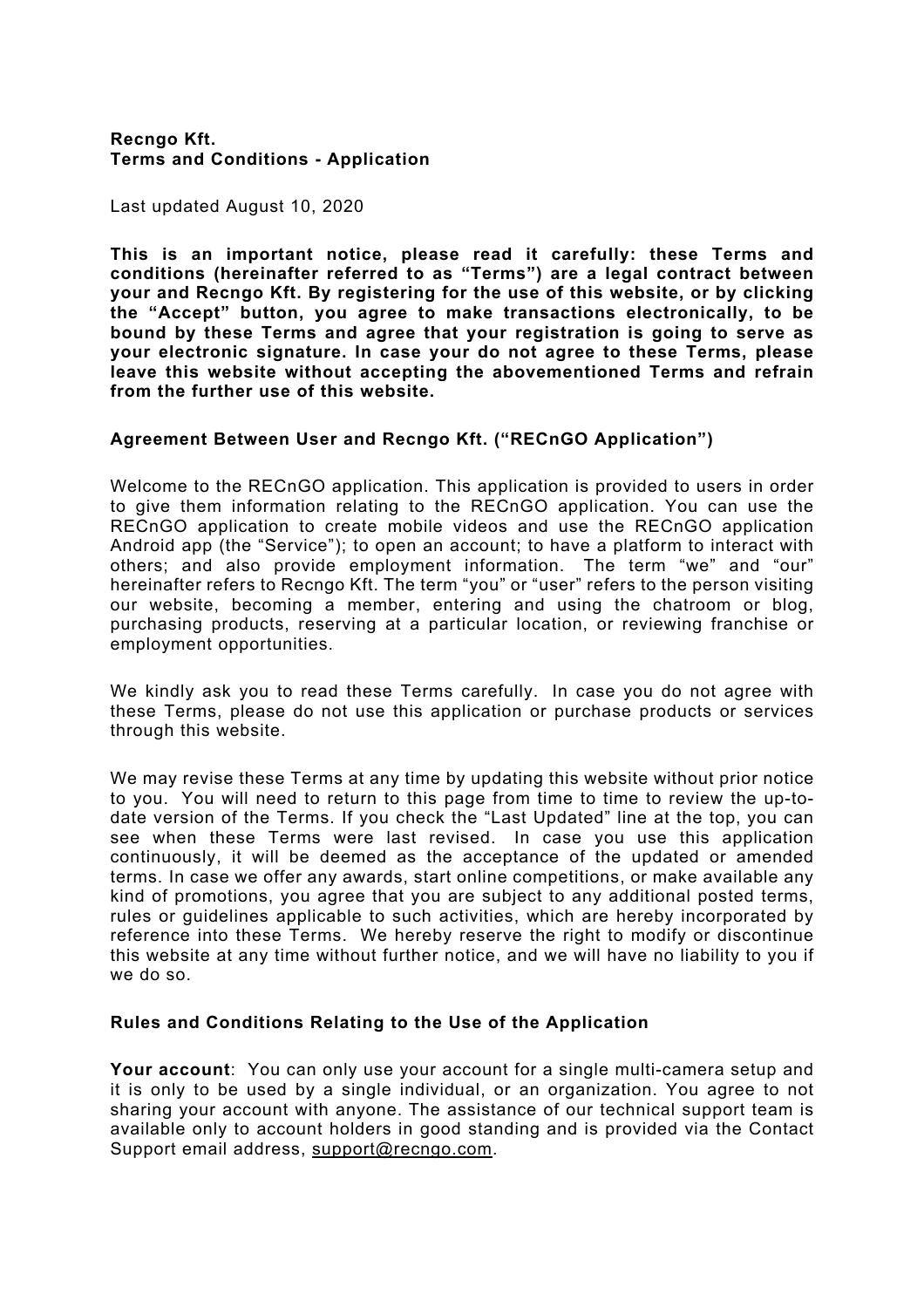**Account-related taxation**: Except with respect to EU federal and state taxes, costs of the Service do not include any taxes and you are responsible for paying any duties or taxes imposed by your local and other authorities.

**Upgrade and downgrade credits**: If you choose to upgrade or downgrade the plan you have purchased, a prorated credit will be applied for the current plan's unused term. A charge for the full amount of the new plan will be applied, offset by any credits. Service fees are billed in advance based on the term selected (annual or monthly) and are non-refundable.

**Downgrade-specific rules**: Downgrading your plan may result in losing certain features, but the RECnGO Application has no liability for any such losses. Prices charged for the Service are subject to change as provided in any notice from RECnGO Application. Such notice may be provided at any time by posting the updated pricing to the RECnGO application pricing page at Google Play.

**Limits and termination of Service**: RECnGO reserves the right to change, suspend, remove or disable access to the Service or parts of the Service at any time without prior notice. The RECnGO application will not be liable for the removal of or disabling of access to the Service under any circumstances. RECnGO may also impose limits on the use of or access to the Service without prior notice or liability. Such termination of the Service will result in the deactivation or deletion of your account or your access to your account and data. RECnGO reserves the right to refuse to provide the Service to anyone for any reason at any time. RECnGO will make commercially reasonable efforts to notify you via your account email address in advance of a termination of Service.

**Closing your account**: You can close your account any time, initiating it through your My Account page. In case you close your account, you won't be billed again. Refunds cannot be issued for payments already made.

**Privacy Policy:** RECnGO Application's Privacy Policy, which is incorporated herein by reference, also governs use of the application. Your privacy is important to Us. RECnGO's Privacy Policy makes important disclosures about how We collect and use your information and content and how you can use the website to share such information with others. We encourage you to read the Privacy Policy carefully and use it to make informed decisions.

**Updates to the Terms and Privacy Policy:** We reserve the right to amend, remove or add to these Terms or the Privacy Policy at any time which amendments, removals or additions will be effective upon posting to this website or in the application. It is your responsibility to check these Terms and the Privacy Policy periodically for changes. You can determine when these Terms were last revised by referring to the "Last Updated" line at the top. Your access, link to, or use of this website page, or any service or other item on this website, after the effective date any of changes to these Terms or the Privacy Policy posted on the website, will constitute YOUR ACCEPTANCE OF THESE TERMS, INCLUDING THE PRIVACY POLICY, as modified.

**Disputes relating to the Terms**: If, at any time, you do not wish to accept these Terms, you may not access, link to, or use the website. Any terms and conditions proposed by you which are in addition to, or which conflict with, these Terms are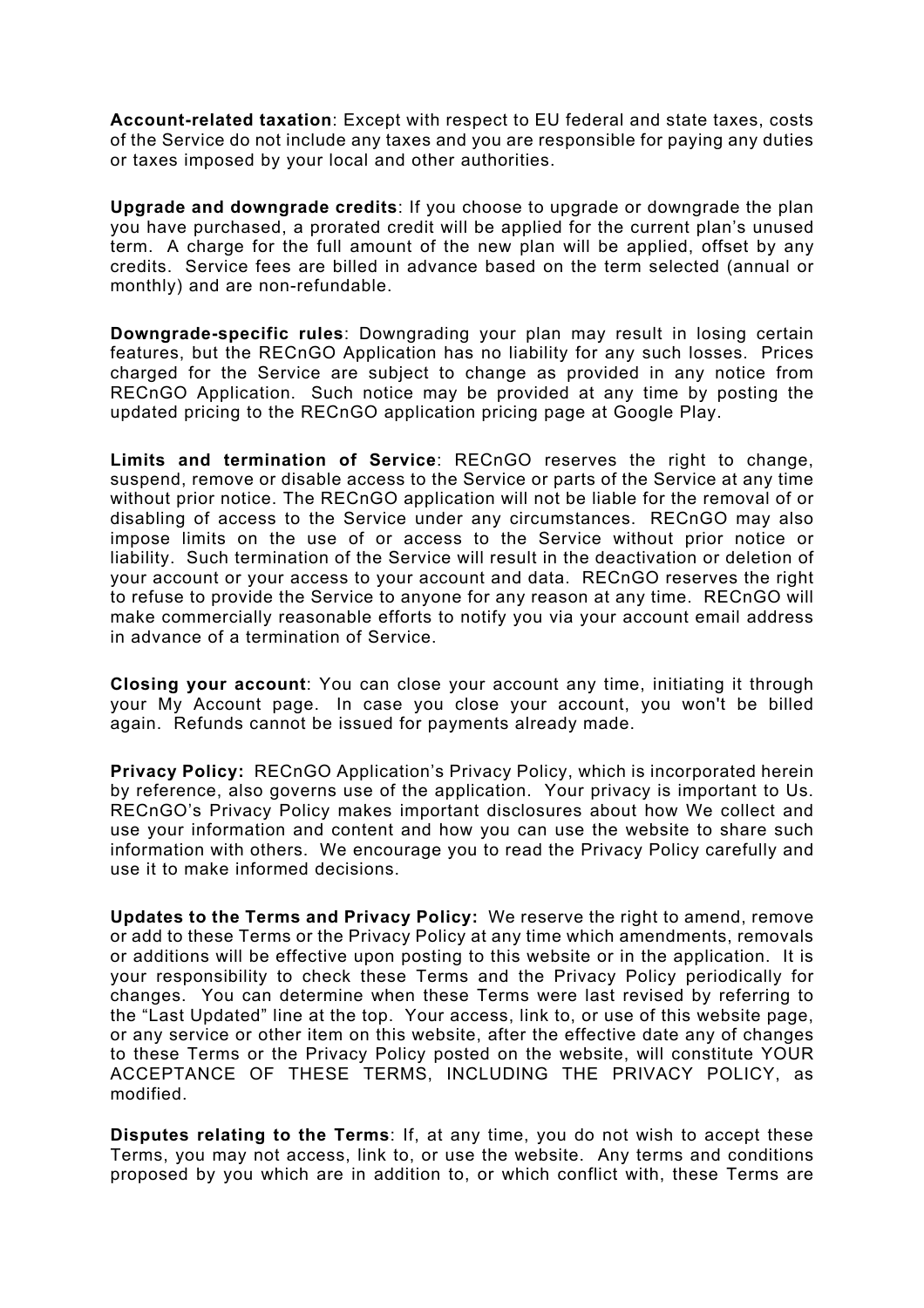expressly rejected by RECnGO and will be of no force or effect. We may also revise other policies, codes or rules at any time, and the new versions will be available at https://recngo.hu/termsandconditions-en.html. No amendment to the Terms or Privacy Policy will apply to any dispute of which RECnGO had actual notice before the date of the amendment.

**Amendment to the Terms**: These Terms can only be amended in written format signed by you and an authorized representative of RECnGO. In this case, "writing" does not include an e-mail message and a signature does not include an electronic signature.

**Disagreement with the Terms and the Privacy Policy**: If at any point you do not agree to any part of the then-current version of Our Terms or the Privacy Policy, or any other RECnGO policies, rules or codes of conduct relating to the use of the Service or the website, we will immediately terminate your ability to use the Service and you must immediately stop using this website and the Service.

**The Primacy of the Terms**: In case these Terms or the Privacy Policy conflict with any other RECnGO terms, policies, rules or codes of conduct, these Terms and the Privacy Policy will govern.

**Copyright Complaints:** RECnGO respects the intellectual property of others. If you believe that your work has been copied in a way that can be classified as copyright infringement, please follow our Notice and Procedure for Making Claims of Copyright Infringement.

## **Use of the Application or the Service**

**Your Content:** You agree that you are responsible for the content of audiovisuals and any other elements created by and with the use of Service and RECnGO is not responsible by any means. You must own or have all rights, licenses, consents, releases, and permissions necessary to create, stream and distribute User Content generated using the Service. You affirm, represent and warrant that - by transmitting or submitting any User Content - while using the application:

such transmission or submission is accurate and not confidential;

such transmission or submission does not violate any applicable laws, contractual restrictions, or other third-party rights,

you have permission to submit or transmit from any third party whose personal information or intellectual property is part of the User Content;

such transmission or submission is free of viruses, adware, spyware, worms or other malicious code; and

you acknowledge and agree that - in accordance with its Privacy Policy - any of your personal information within such content may be processed or used by RECnGO application.

You agree to compensate RECnGO application for harm or loss for any claims and damages arising from your failure to have any necessary authorizations or your violation of the foregoing representations and warranties.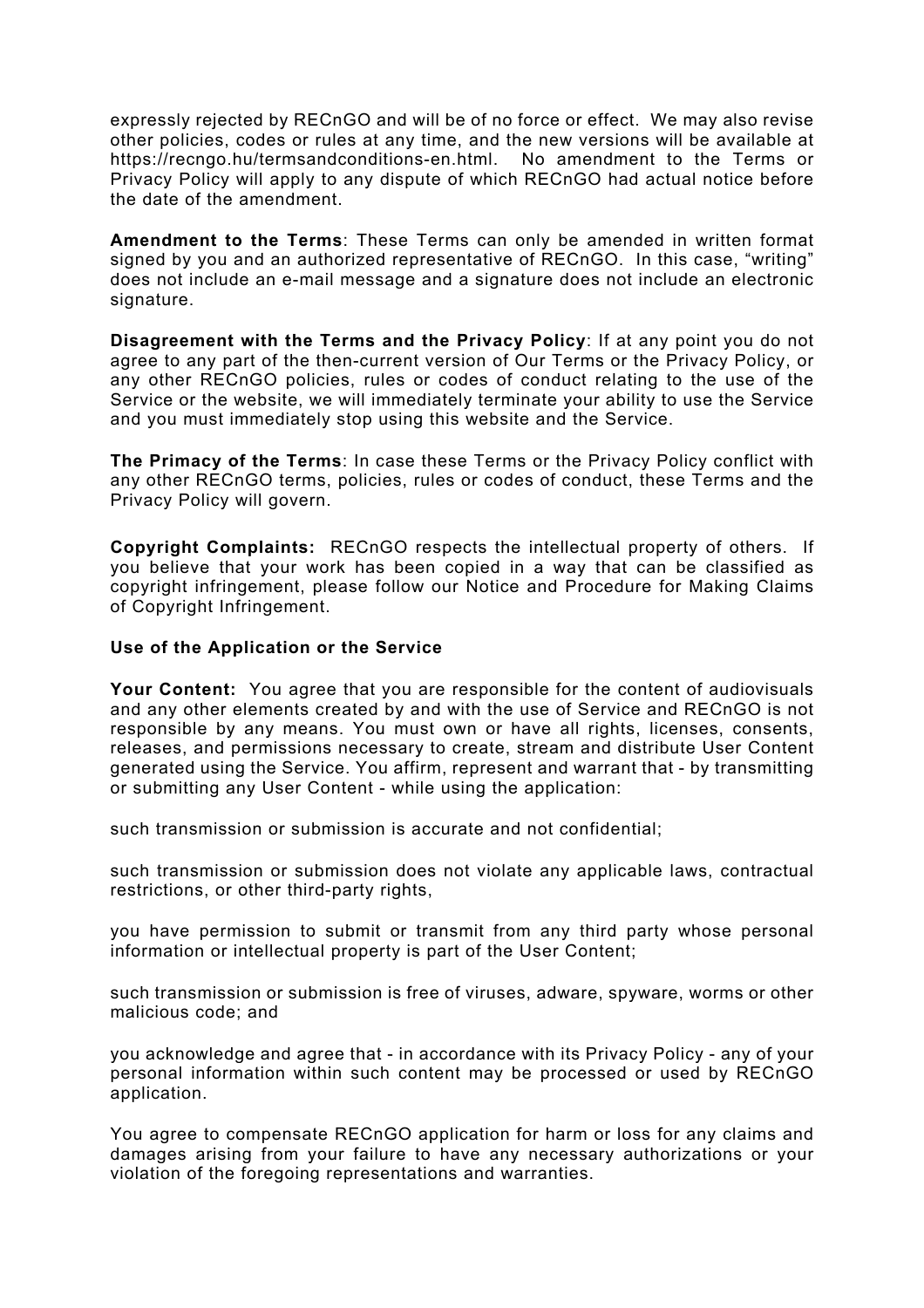**Our rights and obligations relating to User Content**: RECnGO does not have the obligation to and does not pre-screen any User Content. RECnGO has the right in its sole discretion to refuse or remove any Content that is available via the Service. We claim no intellectual property rights in or to the User Content you provide using the Service, other than the license described in the Profiles, Forums and Submissions section. However, RECnGO reserves the right at all time to disclose any information as necessary to satisfy any laws, regulations, or governmental requests.

**Generating inappropriate content**: You will not create, nor assist or permit any third party to pass information to RECnGO application that RECnGO application could use or recognize as personally identifiable information. Information in connection with the creation of your Account or payment for the Service is an exception. You agree that you will not create, stream or distribute any User Content that is unlawful, libelous, defamatory, obscene, slanderous, violates another's right to privacy or publicity, or infringes on any patent, copyright, trademark, or other property right. While RECnGO application prohibits these types of User Content being created and distributed using the Service, you understand and consent to that RECnGO application is not and will not be responsible for your User Content or the content of any other user or third parties distributed using the Service and you may be exposed to such materials.

**Additional Restrictions:** The following additional restrictions apply to the use of the application and the Service:

**Use of Service for underage Users:** You agree not to create an Account or access the services if you are under the age of 16. If you are between 16 and 18 (or older if required in the state of your residence), your legal guardian has reviewed and agreed to these Terms and the Privacy Policy on your behalf.

**Monitoring your account and content**: You agree to monitor your Account to restrict use by minors, and you will prevent access to children under the age of 16. You are responsible for any use of your credit card or other payment instrument by minors or others. You accept full responsibility for any unauthorized use of the website or the services by minors in connection with your Account.

**Using false data**: You agree not to use any incomplete, false, or inaccurate biographical or other information for purposes of registering as a user, creating an Account or any promotion.

**Limiting the number of accounts**: You agree not to have more than one Account at any given time, and not to create an Account on behalf of someone other than yourself.

**Making false reservations using your account**: You agree not to use your Account to make any false reservations.

**Advertising commercial contents**: You agree not to use your Account to advertise, transmit or solicit any commercial advertisements, including chain letters, spam emails or repetitive messages to anyone.

**Illegal use**: You agree not to use your Account to engage in any illegal conduct.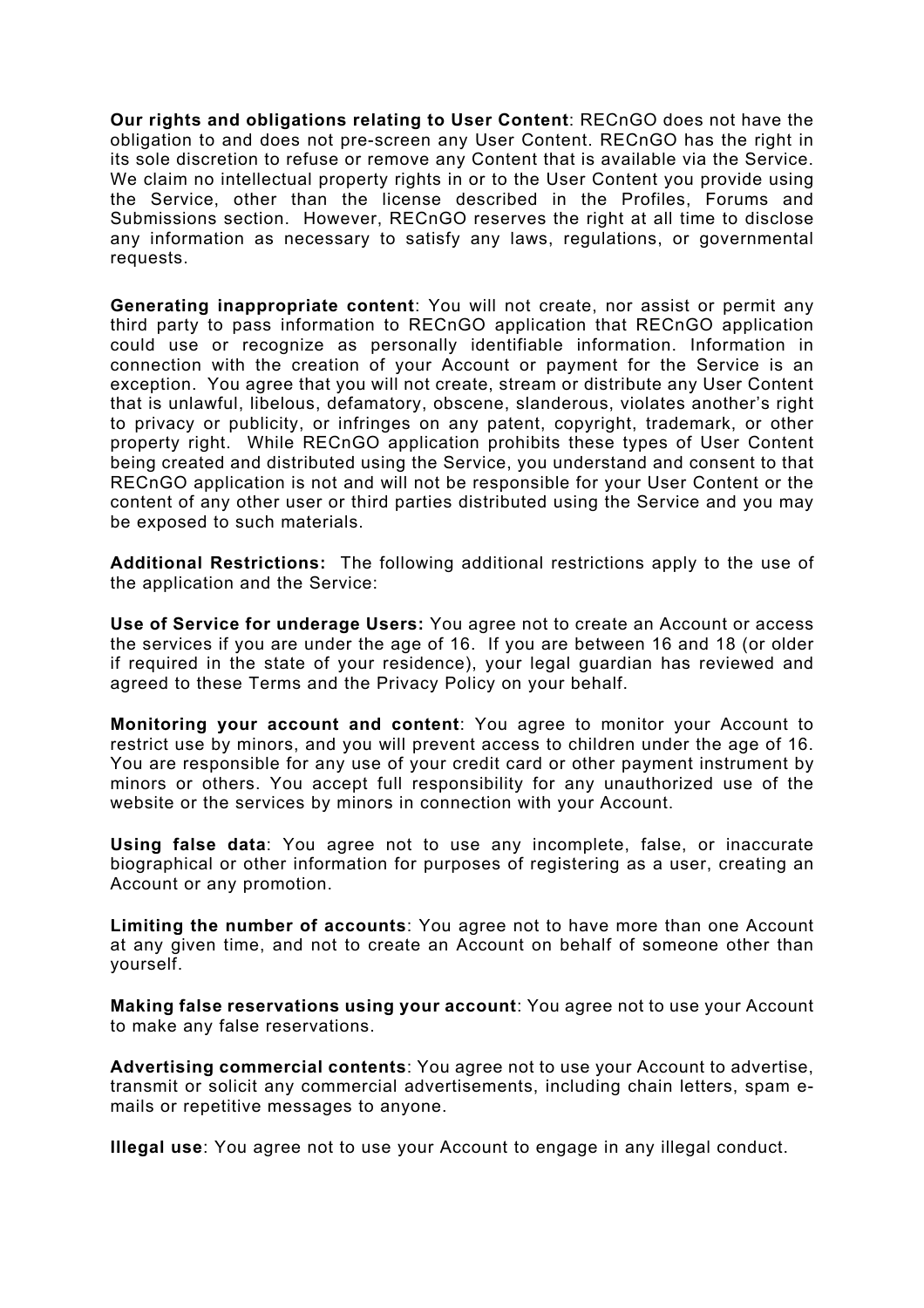**Renting your account**: You agree not to sublicense, gift, rent, lease, bequeath or transfer your Account by any other means to anyone without Our prior written permission.

**Account Information:** When creating or updating an Account, you may be required to provide RECnGO with particular personal information, which may include your name, email address, birth date, and, in some cases, payment information. You agree that you will supply accurate and complete information to RECnGO, and that you will update that information promptly if it changes. This information will be held and used in accordance with RECnGO application's Privacy Policy and relevant notices, if any, provided in connection with information collection or use.

**Username and Password:** During the Account creation process, you may be required to select a password ("Login Information"). The following rules are applicable relating to the security of your Login Information:

**Sharing your account information**: You agree not to share the Account or the Login Information, let anyone else access your Account, or do anything else that might jeopardize the security of your Account.

**Security issues**: In the event you become aware of or reasonably suspect any breach of security, including without limitation any loss, theft or unauthorized disclosure of the Login Information, you must immediately notify Us and modify your Login Information.

**Confidentiality of your login information**: You are solely responsible for maintaining the confidentiality of the Login Information, and you will be responsible for all uses of the Login Information, including purchases, whether or not authorized by you.

**Your general responsibility**: You are responsible for anything that happens through your Account.

**Removing users**: RECnGO Studio reserves the right to remove or reclaim any usernames at any time and for any reason, including but not limited to claims by a third party that a username violates such third party's rights.

**Changing your personal information**: If you are registered and already have an account, you can access and update certain personal data, which you have given us previously. To do this, you must log in to the application using your account information, and make the data changes to your user profile.

**Unsubscribing from emails**: You can unsubscribe from the marketing and / or other e-mail advertisings anytime. Simply click the "unsubscribe" button in the email you received.

**Turning off sharing location information**: You can turn off location information on your mobile device at any time if you do not want to share GPS coordinates with us - and / or singing your location information to your mobile device.

**Prohibitions:** You agree that you will not, under any circumstances: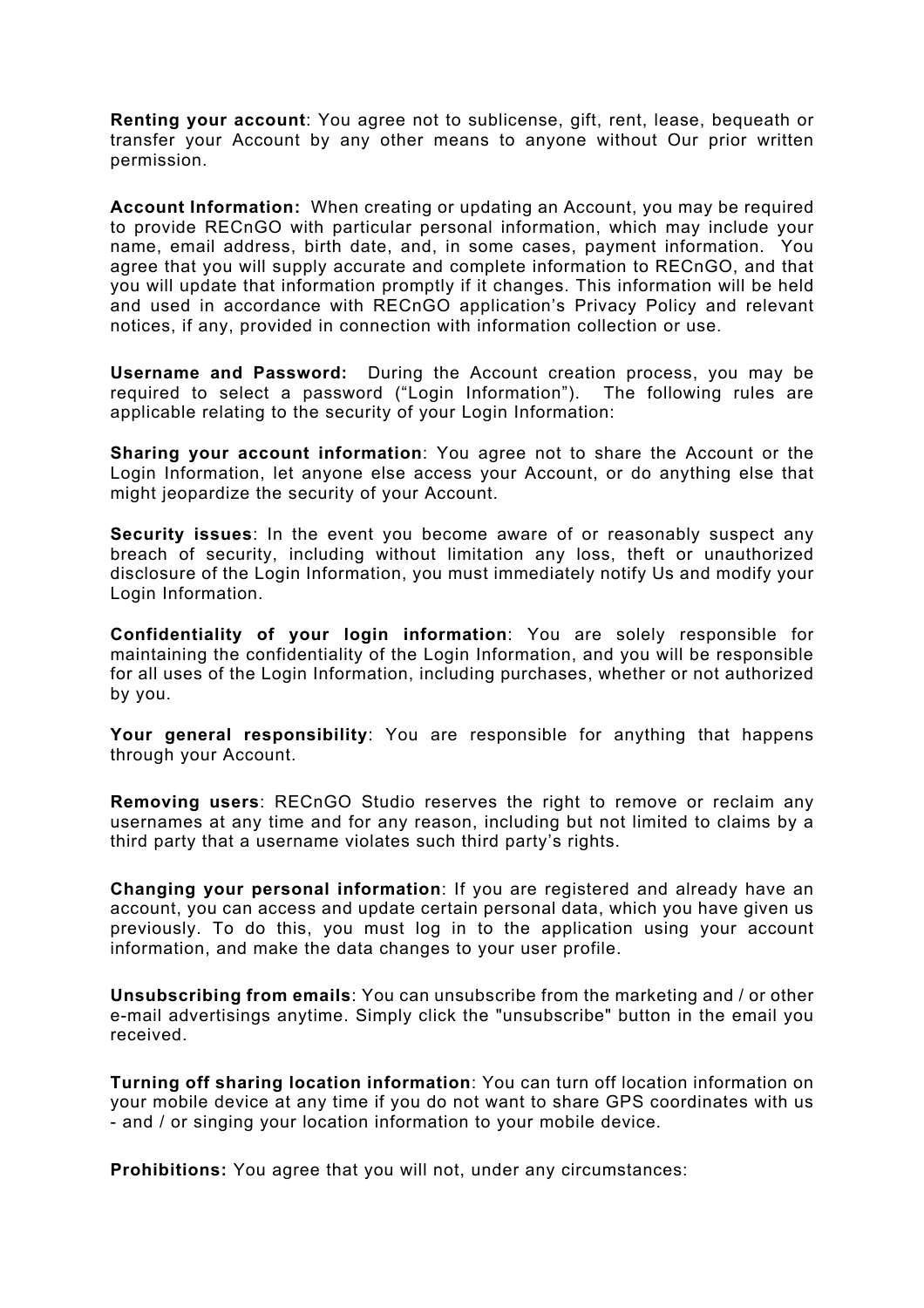Make improper use of the Service, our products, or the application, including submitting false abuse reports or using abusive or profane language in your communications with Our personnel; or

Engage in any act that We deem to be in conflict with the application, including but not limited to manipulating or circumventing these Terms or any policies of ours or else;

Use the application, services or products, intentionally or unintentionally, in connection with any violation of any laws, rules, or regulations, or do anything that promotes the violation of any law, rule or regulation.

**Offensive Content:** You agree that you will not, under any circumstances:

Post or incorporate in the Service any information that is abusive, defamatory, libelous, threatening, obscene, or racially, sexually, religiously or otherwise, objectionable or offensive;

Post or incorporate any information in the Service that contains nudity, offensive subject or excessive violence, or anything that contains a link to such content;

Attempt to, or advocate or incite another to, defame, stalk, threaten, harass, abuse, or harm, or otherwise violate the legal rights of another person or group, including without limitation Our employees and contractors; or

Make available through the website or the Service any information that infringes any copyright, patent, trade secret, trademark, right of privacy, right of publicity, or other right of any person or entity or impersonates any other person.

Deleting your account:

Log into your RECnGO Studio account and choose "Main". Click on the Menu bar and go to the "Account". Here you can delete your account.

Cancel, pause, or change a subscription on Google Play:

For more information please go to the Google Support page here: https://support.google.com/googleplay/answer/7018481?hl=en

**Ownership and intellectual property:** RECnGO reserves all rights, including without limitation, all intellectual property rights or other proprietary rights, in connection with the application and its content. Accordingly, the material and content available on the website and on the application may not be copied, republished, uploaded, distributed, posted or transmitted in any way for any public or commercial purpose, except as specifically allowed under these Terms, without the prior express written consent of RECnGO Studio. You may not remove any copyright or other proprietary notice from RECnGO Studio's materials. Modification or use of the material or content on the website or the application, except as expressly provided in these Terms, violates RECnGO Studio's or third parties' intellectual property rights. Neither title nor intellectual property rights are transferred to you by access to the application.